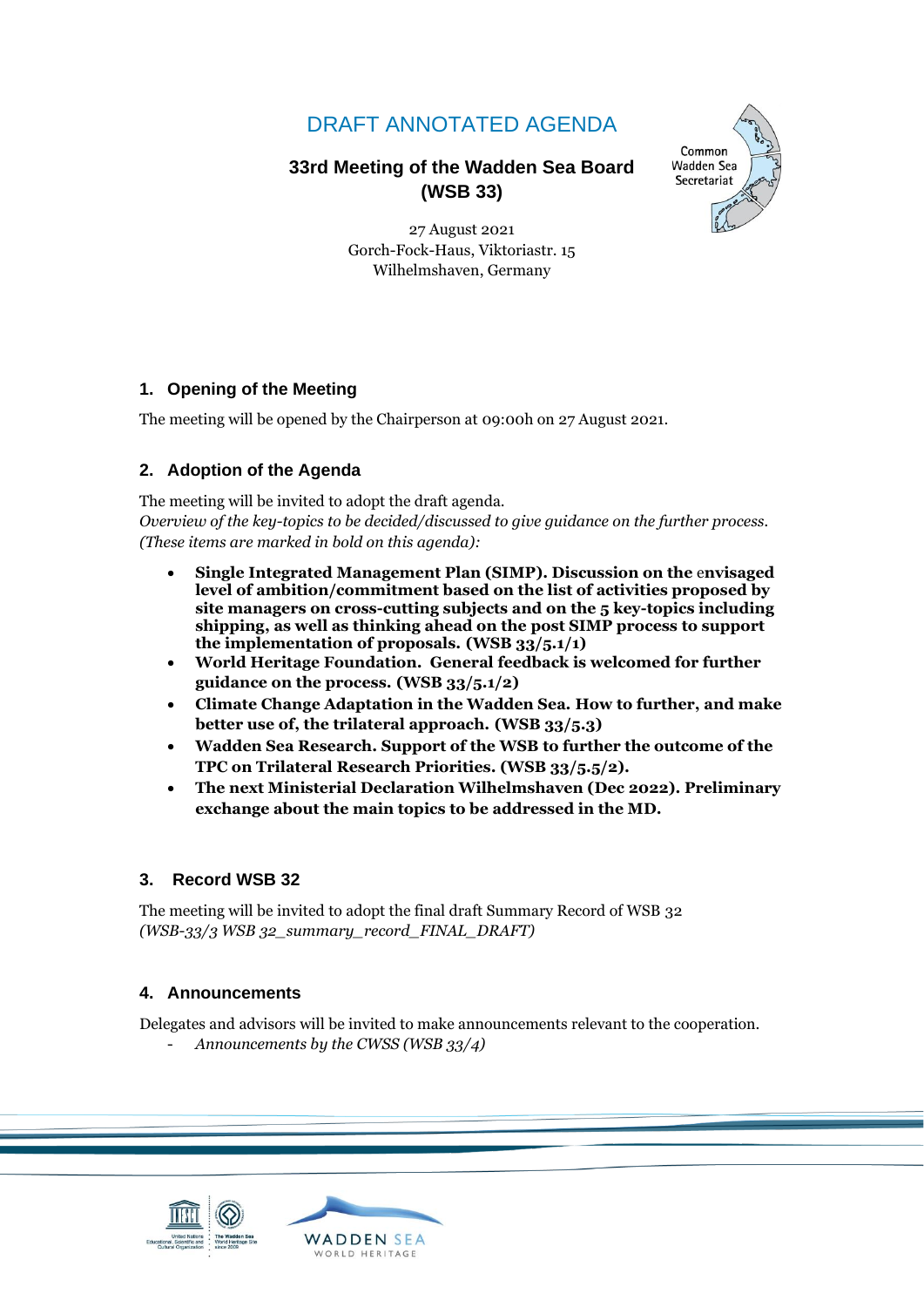## **5. Implementation Leeuwarden Declaration**

The meeting will be invited to discuss the progress of the implementation of the Leeuwarden Declaration. In conjunction with the sub-items below, the meeting will be invited to take note and discuss progress of the respective Task Groups.

#### 5.1 Wadden Sea World Heritage

- *Progress report of the Single Integrated Management Plan (WSB 33/5.1/1) Presentation (TG-WH chair Barbara Engels / Soledad Luna, CWSS) will be given on the general progress of the SIMP. The meeting is invited to start discussing the envisioned level of ambition with regards to the implementation of the proposed activities, as collected during the site managers consultation in the three countries, also thinking ahead on the post SIMP process, considering the opening process of drafting the next Ministerial Declaration of Wilhelmshaven.*
- *Progress report of the Ad hoc Working Group Wadden Sea World Heritage Foundation (WG WHF) (WSB 33/5.1/2)*

*The meeting will be informed about the progress of the establishment of a World Heritage Foundation. The meeting is invited to give feedback for further guidance in the process. Draft versions of the statutes and the endowment transaction are distributed separately by e-mail. According to the Road Map, the final versions of the statutes and all other relevant documents will be submitted to the next WSB34 for approval.*

- *Progress report of the Interreg PROWAD LINK project (WSB 33/5.1/3) The meeting is invited to take note of the progress.*
- 5.2 Nature conservation and integrated ecosystem management
	- *Progress report of the Task Group Management (WSB 33/5.2) The meeting is invited to take note of the progress*

## 5.3 Climate

- *Progress report of the EG-Climate (WSB 33/5.3)*

*Presentation (EG-Climate chair Robert Zijlstra) on the progress of the implementation of the trilateral Climate Change Adaptation Strategy in the Wadden Sea, including lessons learnt from the use of the Climate Vulnerability Index method in the Wadden Sea.* 

## 5.4 Trilateral monitoring and assessment program

- *Progress report of the Task Group Monitoring and Assessment, including progress in developing the Quality Status Report of the Wadden Sea. (WSB/33/5.4)*

*The meeting is invited to take note of the progress.*